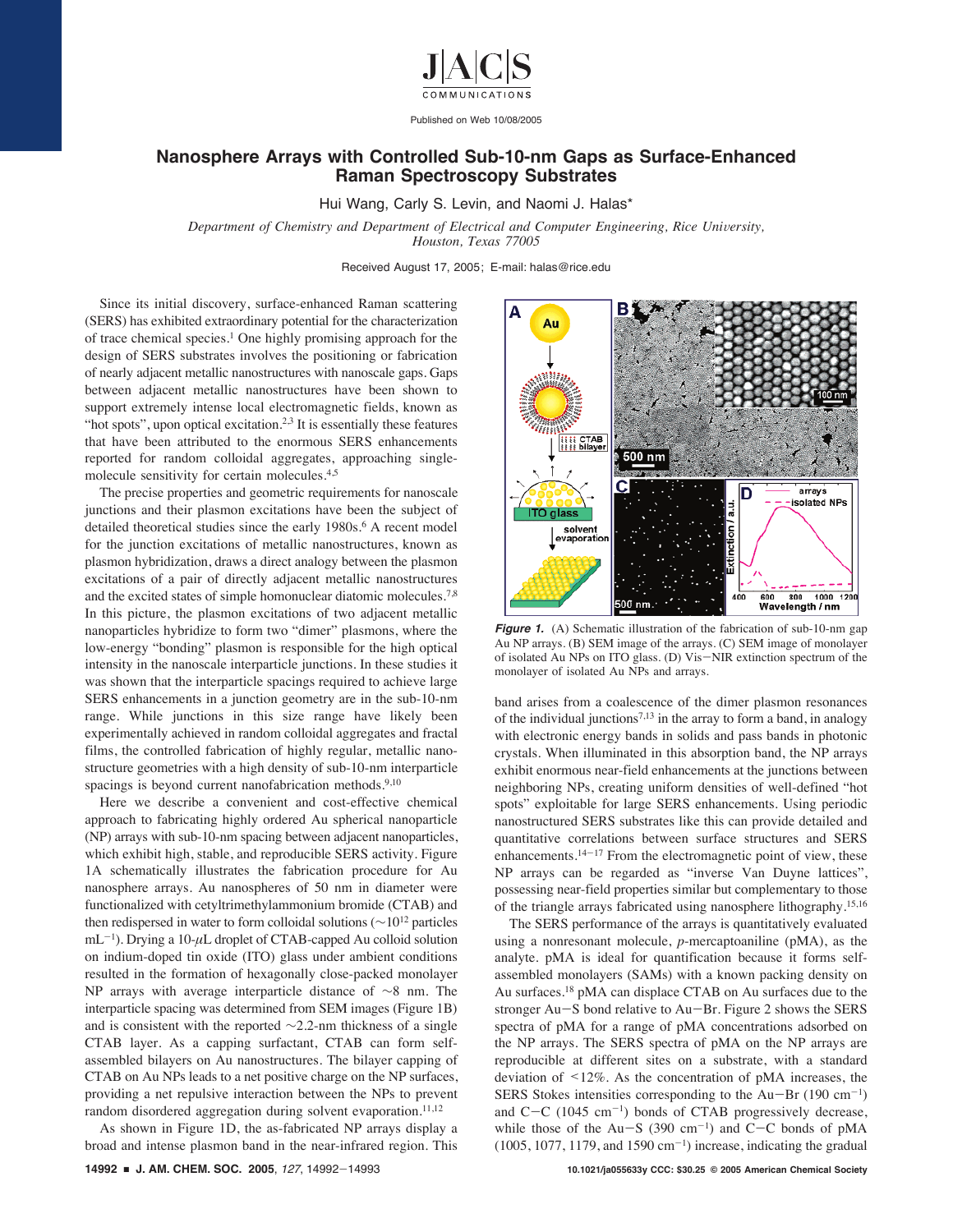

**Figure 2.** (A) SERS spectra of  $5 \mu L$  of pMA with different concentrations deposited on the NP arrays. The excitation laser wavelength is 785 nm. Adsorption isotherm of pMA on the NP arrays obtained according to (B) 1077 and (C) 390 cm<sup>-1</sup> modes in the SERS spectra.  $I_0$  is the peak intensity of a saturated pMA monolayer.



**Figure 3.** Empirical SERS enhancement factors obtained on the basis of different Raman modes under different laser excitations.

displacement of CTAB by pMA. The Stokes intensities of pMA follow a Langmuir isotherm (Figure 2B,C). A saturated monolayer adsorption of pMA is reached when the concentration of pMA is  $>50 \mu$ M. It is important to note that the displacement of CTAB by the much smaller pMA layer does not affect interparticle spacing of the arrays. The array plasmon maximum shifts from ∼730 to ∼785 nm upon CTAB displacement, due to the increased refractive index of pMA.

Empirical enhancement factors were calculated by comparing ratios of the SERS peak intensity of saturated pMA coverage to the corresponding unenhanced signals from neat pMA films of known thickness (0.5 mm). Figure 3 shows the enhancement factors as a function of excitation wavelength. Larger SERS enhancements are observed when the laser wavelength approaches the maximum of the broad array plasmon feature. Empirical enhancement factors above  $1 \times 10^8$  are observed under near-infrared (785 nm) excitation. This is in precise agreement with the previously reported theoretical prediction for averaged SERS enhancements on Au nanosphere arrays of similar geometry.13 This value averages over the entire array surface area: the localized enhancement for the molecules in the interparticle junctions is anticipated to be several orders of magnitude higher.17,19,20 Theoretical estimates of the local enhancement in the junctions of this geometry for nonresonant molecules are on the order of  $10^{11}$  or higher.<sup>21</sup>

The arrays can also be used for SERS of dye molecules, such as Rhodamine 6G, Crystal Violet, and Indocyanine Green. The dye molecules appear to intercalate into the CTAB bilayers in the regions where large SERS enhancements arise.

In contrast to many conventional SERS substrates whose SERS activity can be easily compromised, $2<sup>2</sup>$  our NP arrays display quite stable SERS enhancements. There is no observable activity loss within 30 days, and after 90 days SERS enhancements are reduced by 50% relative to measurements performed on freshly prepared array substrates.

In conclusion, highly ordered NP arrays with sub-10-nm gaps have been fabricated through self-assembly of CTAB-capped Au NPs and have been used as SERS substrates which exhibit high SERS activity, stability, and reproducibility. The displacement of CTAB by thiolated molecules such as pMA, *p-*mercaptobenzoic acid, and cysteine results in the formation of amine or carboxyl moiety terminated SAM capping layers for these substrates, which can potentially serve as cross-linking agents for attachment and SERS-based recognition of nonthiolated molecules. A detailed study using the NP arrays as SERS substrates for biomolecular sensing is currently underway.

**Acknowledgment.** We gratefully acknowledge NSF (EEC-0304097), AFOSR (F49620-03-C-0068), the Robert A. Welch Foundation (C-1220), and MURI (W911NF-04-01-0203) for their financial support.

**Supporting Information Available:** Experimental details, extinction spectra of the arrays capped with pMA SAMs, SERS of pMA SAMs on the arrays under different laser excitations, stability of SERS activity of the arrays, and SERS of dyes on the arrays. This information is available free of charge via the Internet at http://pubs.acs.org.

## **References**

- (1) Jeanmaire, D. L.; Van Duyne, R. P. *J. Electroanal. Chem.* **1977**, *84*, 1-20. (2) Gunnarsson, L.; Rindzevicius, T.; Prikulis, J.; Kasemo, B.; Kall, M.; Zou,
- S. L.; Schatz, G. C. *J. Phys. Chem. B* **2005**, *109*, 1079-1087. (3) Schuck, P. J.; Fromm, D. P.; Sundaramurthy, A.; Kino, G. S.; Moerner, W. E. *Phys. Re*V*. Lett.* **2005**, *94*, 017402.
- (4) Kneipp, K.; Wang, Y.; Kneipp, H.; Perelman, L. T.; Itzkan, I.; Dasari, R. R.; Feld, M. S. *Phys. Re*V*. Lett.* **1997**, *78*, 1667-1670.
- (5) Nie, S.; Emory, S. R. *Science* **1997**, *275*, 1102-1106.
- (6) Aravind, P. K.; Nitzan, A.; Metiu, H. *Surf. Sci.* **1981**, *110*, 189-204.
- (7) Nordlander, P.; Oubre, C.; Prodan, E.; Li, K.; Stockman, M. I. *Nano Lett.* **2004**, *4*, 899-903.
- (8) Brandl, D. W.; Oubre, C.; Nordlander, P. *J. Chem. Phys.* **<sup>2005</sup>**, *<sup>123</sup>*, 024701.
- (9) Hatzor, A.; Weiss, P. S. *Science* **2001**, *291*, 1019-1020.
- (10) Qin, L. D.; Park, S.; Huang, L.; Mirkin, C. A. *Science* **2005**, *309*, 113- 115.
- (11) Nikoobakht, B.; Wang, Z. L.; El-Sayed, M. A. *J. Phys. Chem. B* **<sup>2000</sup>**, *<sup>104</sup>*, 8635-8640.
- (12) Orendorff, C. J.; Hankins, P. L.; Murphy, C. J. *Langmuir* **<sup>2005</sup>**, *<sup>21</sup>*, 2022- 2026.
- (13) Genov, D. A.; Sarychev, A. K.; Shalaev, V. M.; Wei, A. *Nano Lett.* **<sup>2004</sup>**, *<sup>4</sup>*, 153-158.
- (14) Tessier, P. M.; Velev, O. D.; Kalambur, A. T.; Rabolt, J. F.; Lenhoff, A. M.; Kaler, E. W. *J. Am. Chem. Soc.* **2000**, *122*, 9554-9555.
- (15) Haynes, C. L.; Van Duyne, R. P. *J. Phys. Chem. B* **2003**, *107*, 7426- 7433.
- (16) McFarland, A. D.; Young, M. A.; Dieringer, J. A.; Van Duyne, R. P. *J. Phys. Chem. B* **2005**, *109*, 11279-11285.
- (17) Wei, A.; Kim, B.; Sadtler, B.; Tripp, S. L. *ChemPhysChem* **<sup>2001</sup>**, *<sup>2</sup>*, 743- 745.
- (18) Mohri, N.; Matsushita, S.; Inoue, M.; Yoshikawa, K. *Langmuir* **1998**, *14*, 2343-2347.
- (19) Garcia-Vidal, F. J.; Pendry, J. B. *Phys. Re*V*. Lett.* **1996**, *77*, 1163-1166
- (20) Xu, H. X.; Bjerneld, E. J.; Kall, M.; Borjesson, L. *Phys. Re*V*. Lett.* **1999**, *83*, 4357-4360.
- (21) Xu, H. X.; Aizpurua, J.; Kall, M.; Apell, P. *Phys. Re*V*. E* **<sup>2000</sup>**, *<sup>62</sup>*, 4318- 4324.
- (22) Norrod, K. L.; Sudnik, L. M.; Rousell, D.; Rowlen, K. L. *Appl. Spectrosc.* **1997**, *51*, 994-1001.

JA055633Y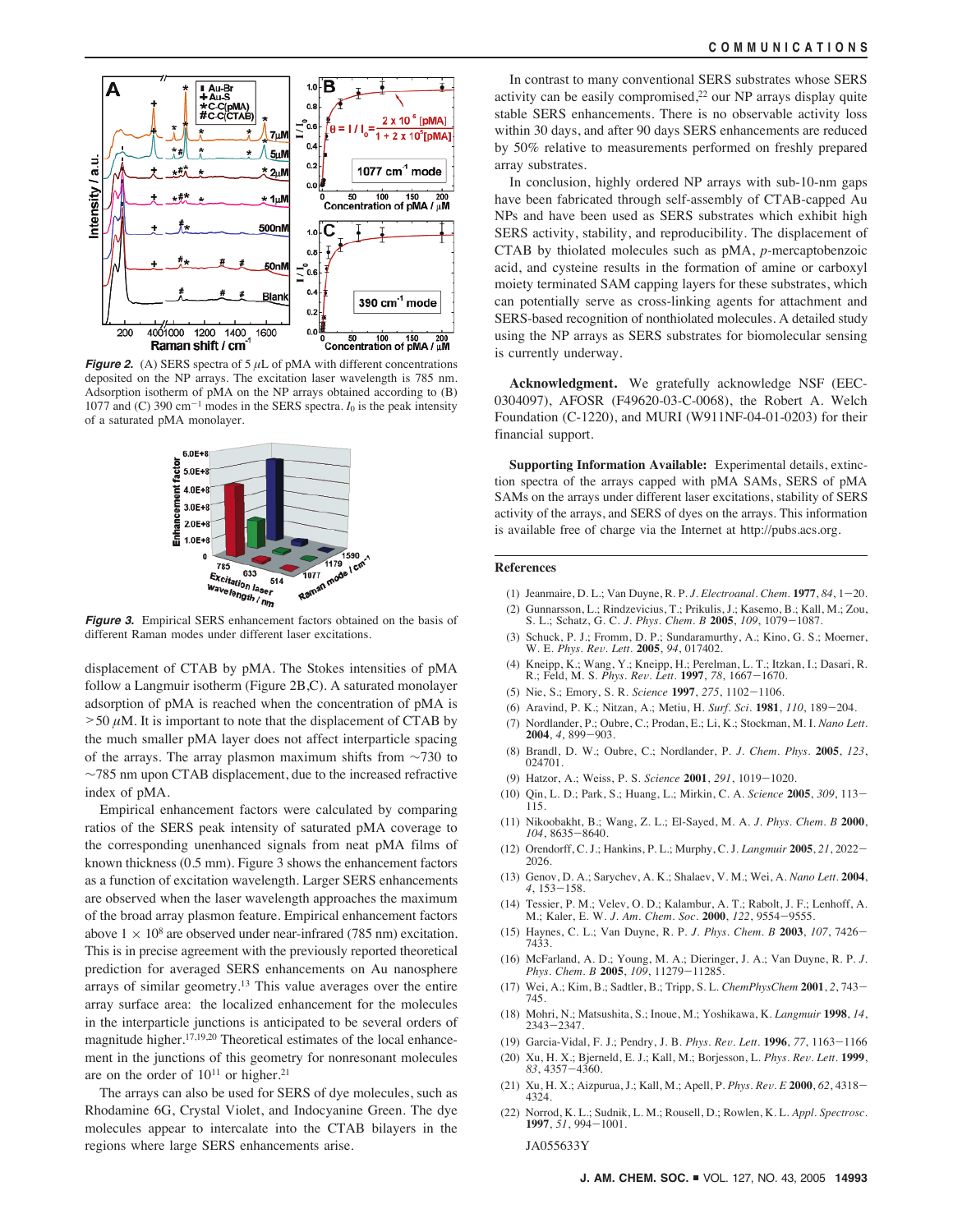## **Nanosphere Arrays with Controlled Sub 10 nm Gaps as Surface Enhanced Raman Spectroscopy Substrates**

Hui Wang, Carly J. Levin, and Naomi J. Halas\*

*Department of Chemistry and Department of Electrical and Computer Engineering, Rice University, Houston, TX 77005* 

\* To whom correspondence should be addressed. Email: [halas@rice.edu](mailto:halas@rice.edu)

## **Experimental Details:**

Cetyltrimethyl ammonium bromide (CTAB), *para-*mercaptoaniline (pMA), rhodamine 6G (R6G), crystal violet (CV), and indocyanine green (ICG) were purchased from Sigma-Aldrich (St. Louis, MO). Au colloid solution (50 nm in diameter) was obtained from Ted Pella (Redding, CA). 200-proof ethanol was purchased from Fisher Scientific (Hampton, NH). Ultrapure water (18.2 M $\Omega$  resistivity) was obtained from a Milli-Q water purification system (Millipore, Billerica, MA). Indium doped tin oxide (ITO) glass slides were purchase from Delta Technology Limited (Stillwater, MN).

In a typical procedure, 20 mL of Au colloid solution was mixed with 20 mL of 40 mM CTAB aqueous solution for 1 h. Then the nanoparticles were centrifuged and redispersed twice in Milli-Q water to get rid of excess CATB in the solution. The CTAB-capped Au nanoparticles were finally redispersed in water to form colloidal solution with particle concentration of approximately  $10^{12}$  particles  $mL^{-1}$ . The assembly of the nanoparticles into close-packed arrays was accomplished by depositing a droplet of the colloidal solutions (10 µL) onto the surface of ITO glass slide (conductive side), and allowing it dry undisturbed under ambient conditions. The monolayers of isolated nanoshells were prepared by immobilizing the Au nanoparticles onto ITO glass. The ITO glass slides were immersed in concentrated aqueous solution of Au nanoparticles  $(10^{12} \text{ particles } \text{mL}^{-1})$  for 24 hour. Upon removal from the nanoparticle solution, the films were rinsed with ethanol and dried with  $N_2$ .

The samples for SERS measurements were prepared by evaporating 5  $\mu$ L of ethanolic solutions of the analytes on the surface of the nanoparticle arrays. Raman spectra were obtained with a Renishaw micro-Raman spectrometer using 50x objective. An Ar laser (514 nm), a He-Ni laser (633 nm), and a diode laser (785 nm) were used for the excitations. The laser power focused on the samples was measured to be 2.17 mW, 0.96 mW, and 1.58 mW when excitation laser wavelength was 514 nm, 633 nm, and 785 nm respectively. The laser beam size focused on the samples is 2  $\mu$ m in diameter. The acquisition time was 15 seconds for each spectrum. SERS enhancement factors were calculated by comparing ratios of the SERS peak intensity of saturated pMA coverage to the corresponding unenhanced signals from neat pMA films of known thickness. The number of molecules in the samples was estimated using the average number of nanoparticles per excitation beam spot, surface area of each nanoparticle, and packing density of pMA on the surface. Extinction spectra were obtained using a Cary 5000 UV/Vis/NIR spectrophotometer in the wavelength range of 400 nm to 1200 nm. Scanning electron microscopy (SEM) measurements were performed on a Phillips FEI XL-30 environmental scanning electron microscope.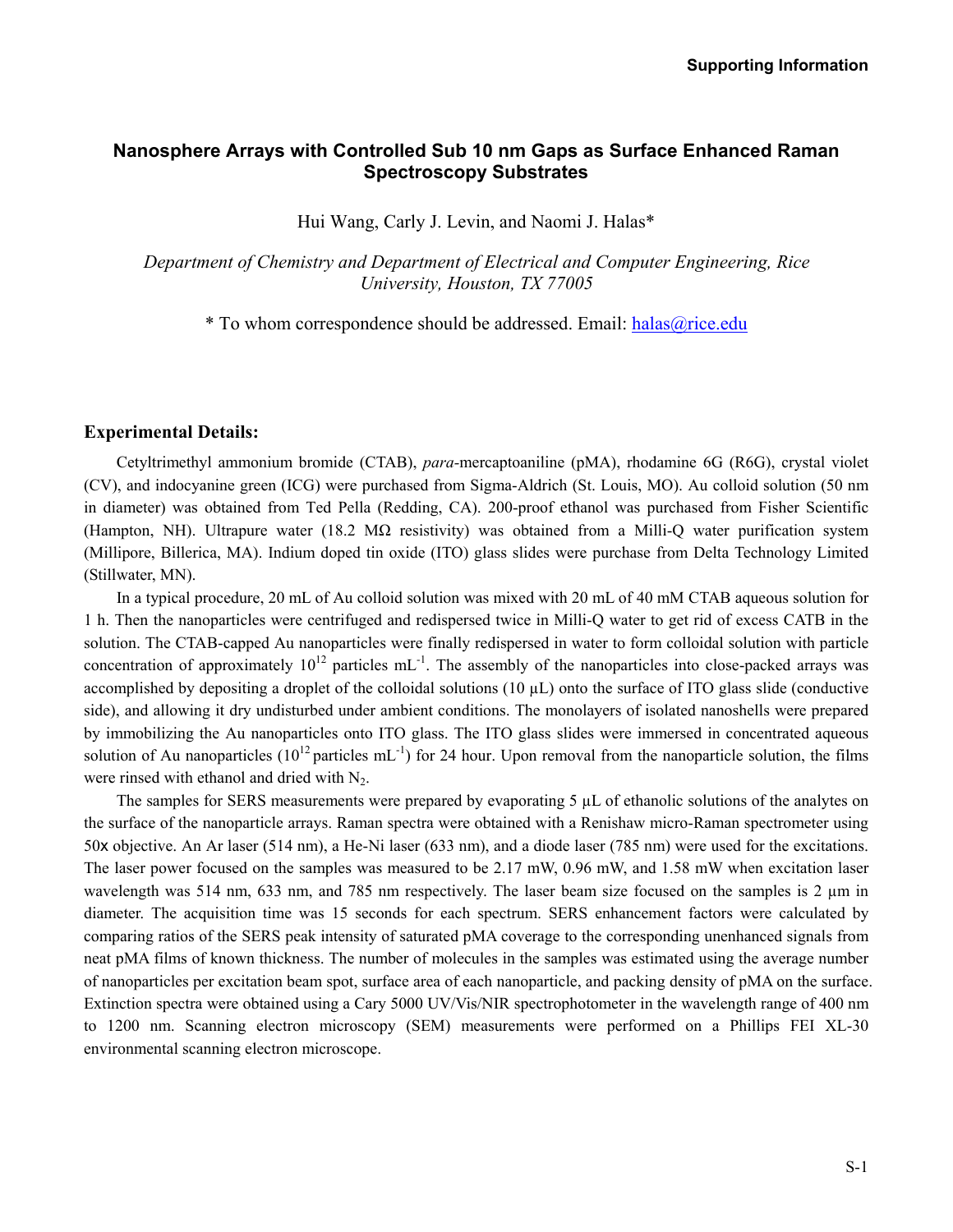

**SI\_Figure 1.** Extinction spectrum (A) and SEM image (B) of the Au nanosphere arrays with saturated pMA SAMs adsorbed on the surface.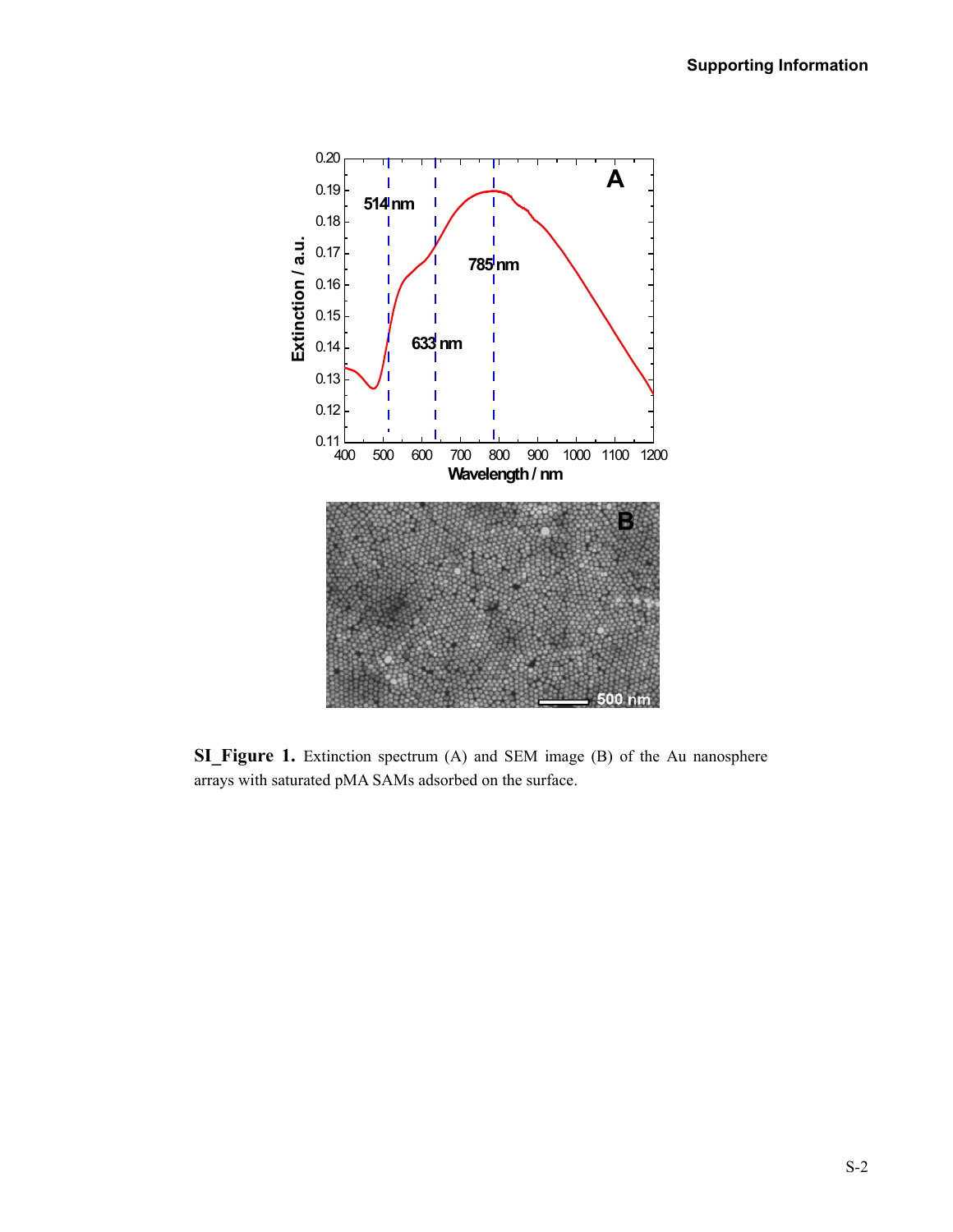

**SI** Figure 2. SERS spectra of pMA adsorbed on the Au nanosphere arrays excited by (A) diode laser ( $\lambda$  = 785 nm), (B) He-Ne laser ( $\lambda$  = 633 nm), and (C) Ar laser ( $\lambda$  = 514 nm). The red curves are the SERS spectra of pMA and the black curves are the spectra of Au nanoparticle arrays without pMA. The samples for SERS measurements were prepared by depositing 5 µL of 100 µM pMA solution on the Au nanoparticle arrays.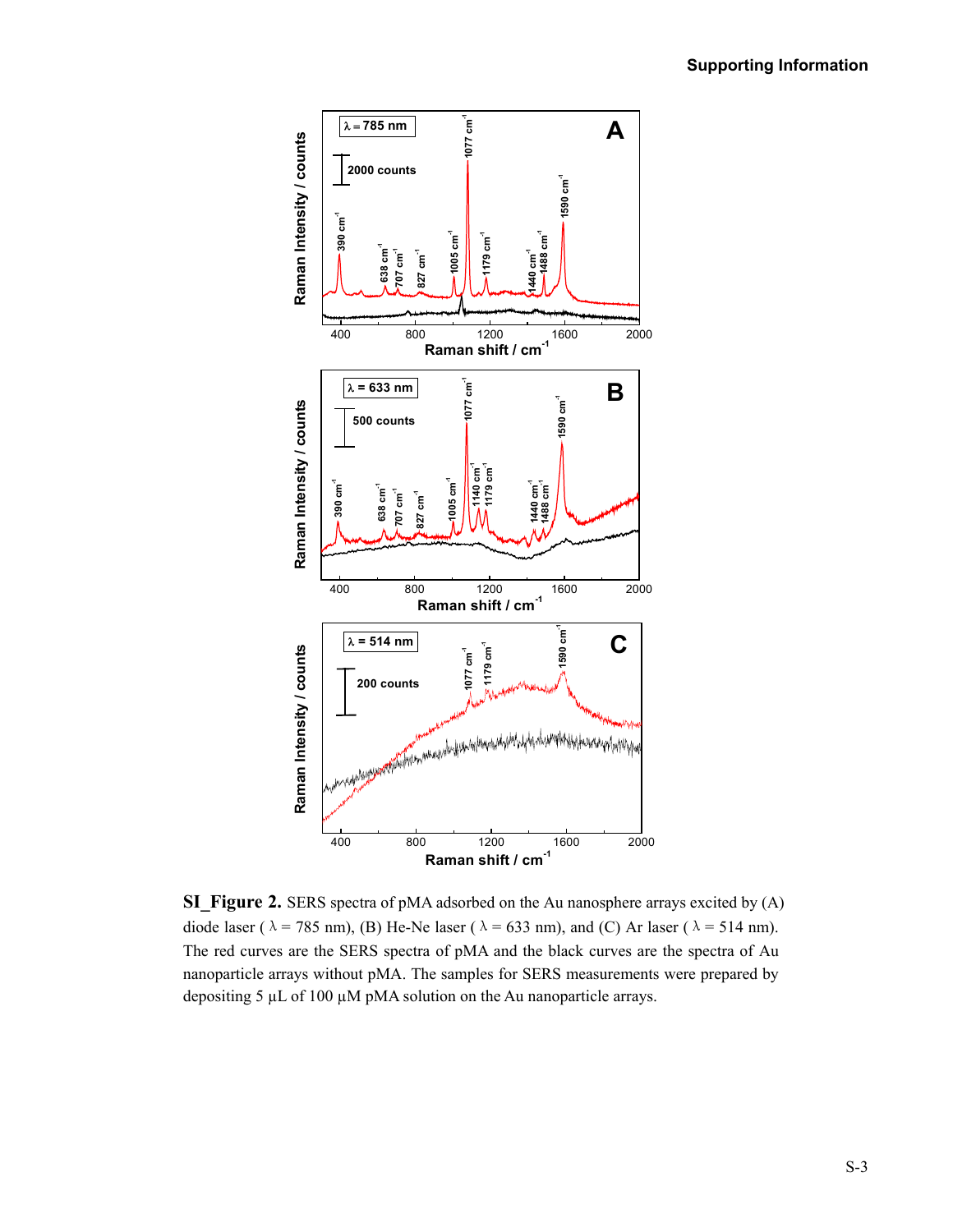

**SI** Figure 3. Stability of SERS activity of the as-fabricated Au nanoparticle arrays. In this set of experiments, 5 µL of 100 uM pMA was deposited on the freshly prepared, 30 days, 60 days, and 90 days old Au nanoparticle arrays.